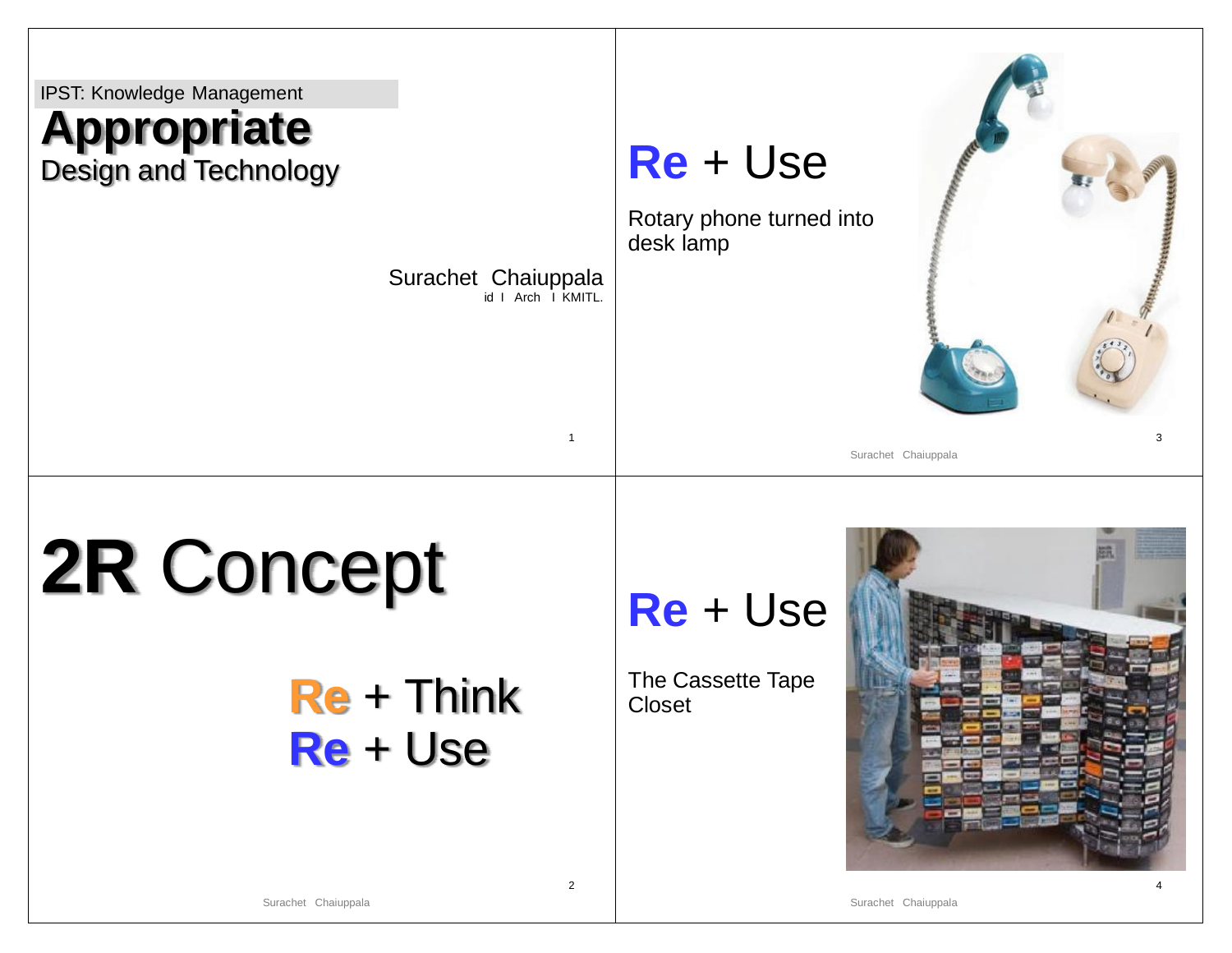**Re** + Use

Fiat Cinque Tank custom-built bulldozer



5

6

### **Re** + Think

Wearable Toy Piano Shirt



Surachet Chaiuppala



USB Cigar flash memory



#### RC Floor Sweeper **Re** + Think



Surachet Chaiuppala

Surachet Chaiuppala

8

7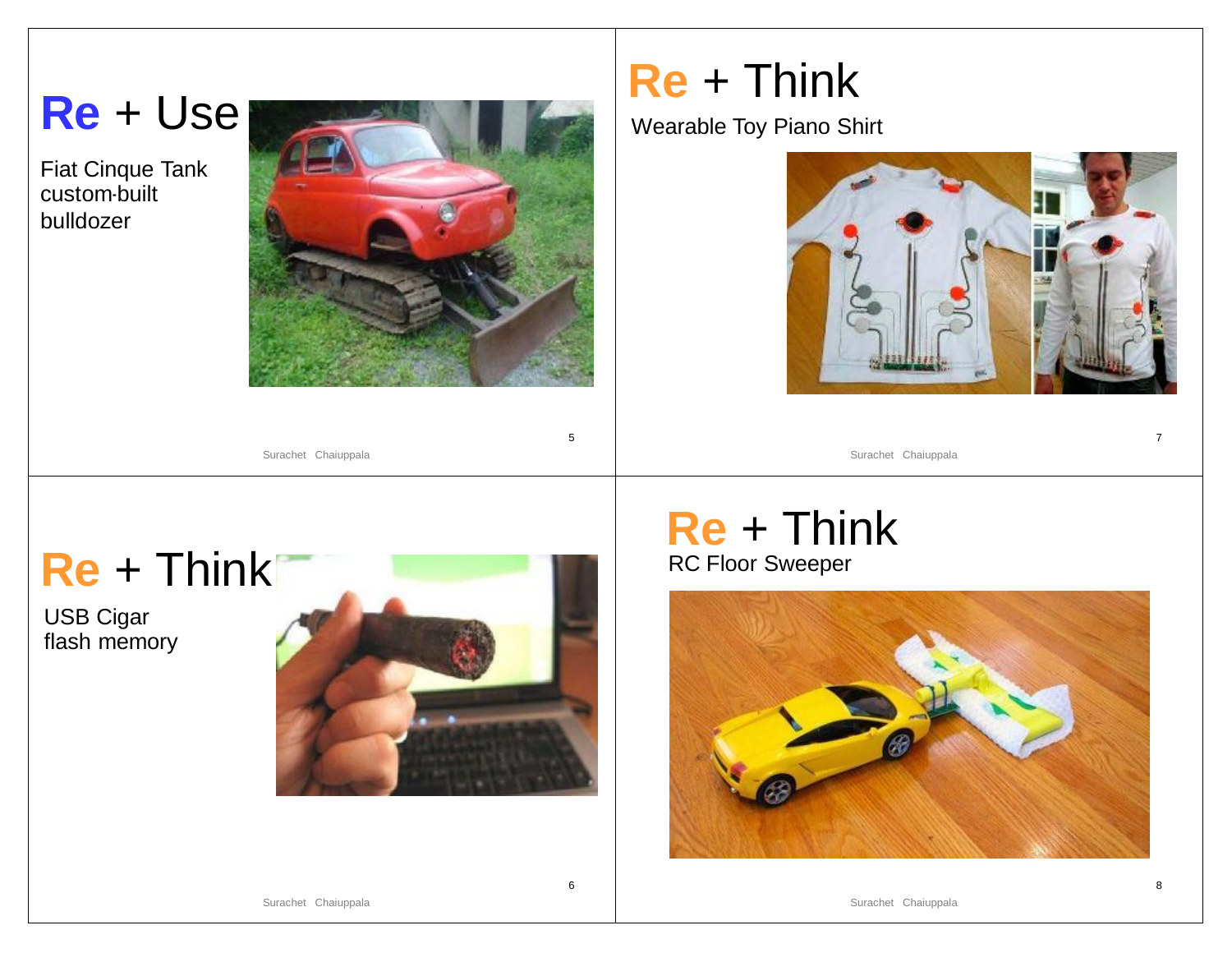#### Google Images printout proves it's a Google world **Re** + Think



### **Re** + Use

Electronic Trash Becomes Steampunk-Style Animal Art Treasure



## **Re** + Think

DIY Turn Signal Biking Jacket



9

10

# **Re** + Use

Microwave PC Case Mod



Surachet Chaiuppala

Surachet Chaiuppala

11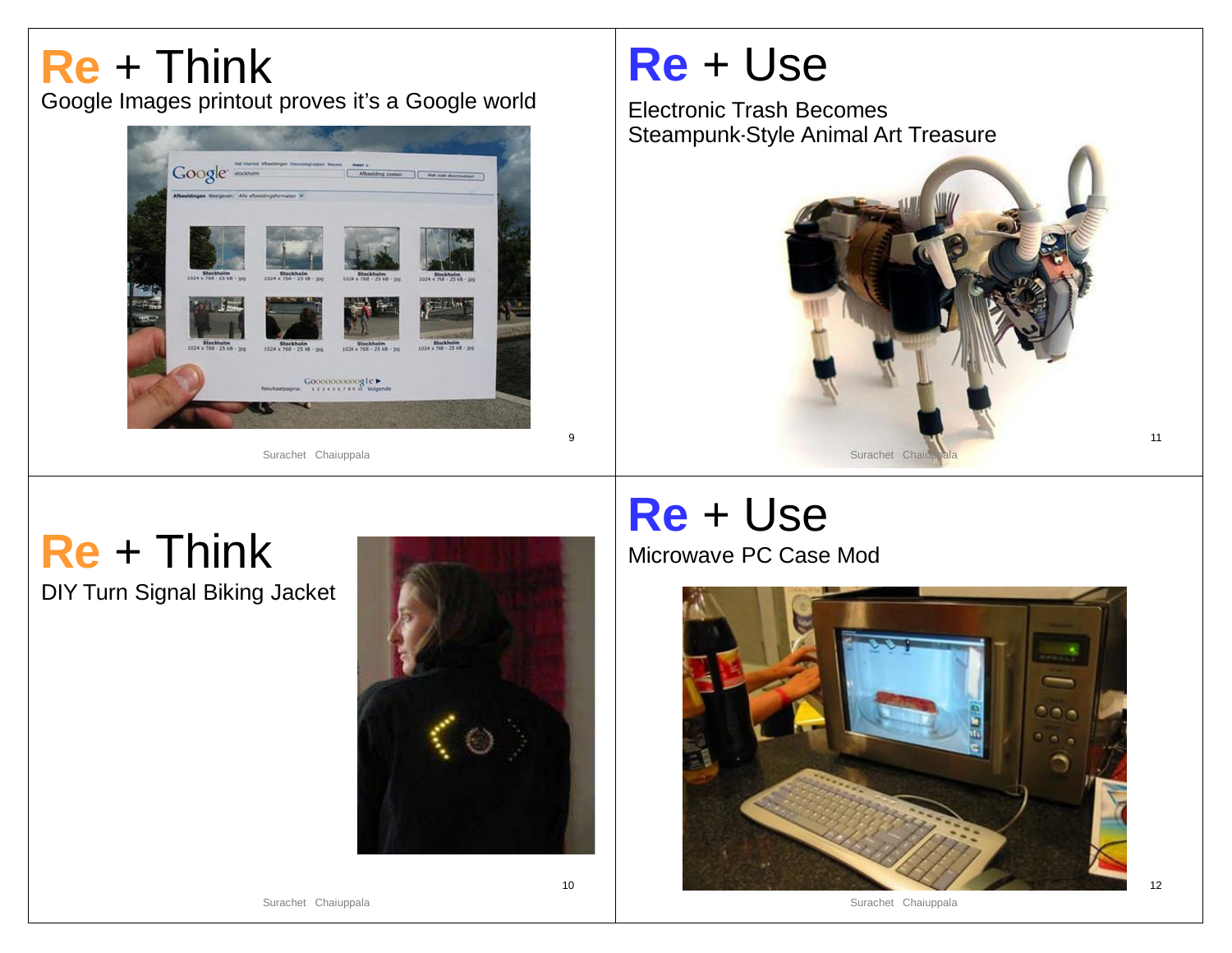#### Turn your old tapes into USB hubs **Re** + Use



#### G-Metric Nano wooden PC case mod **Re** + Use



15

Surachet Chaiuppala

#### DIY Brick Tower Mood Light **Re** + Use



#### **Re** + Think Nail Cushion prevents painful occurrences



Surachet Chaiuppala

Surachet Chaiuppala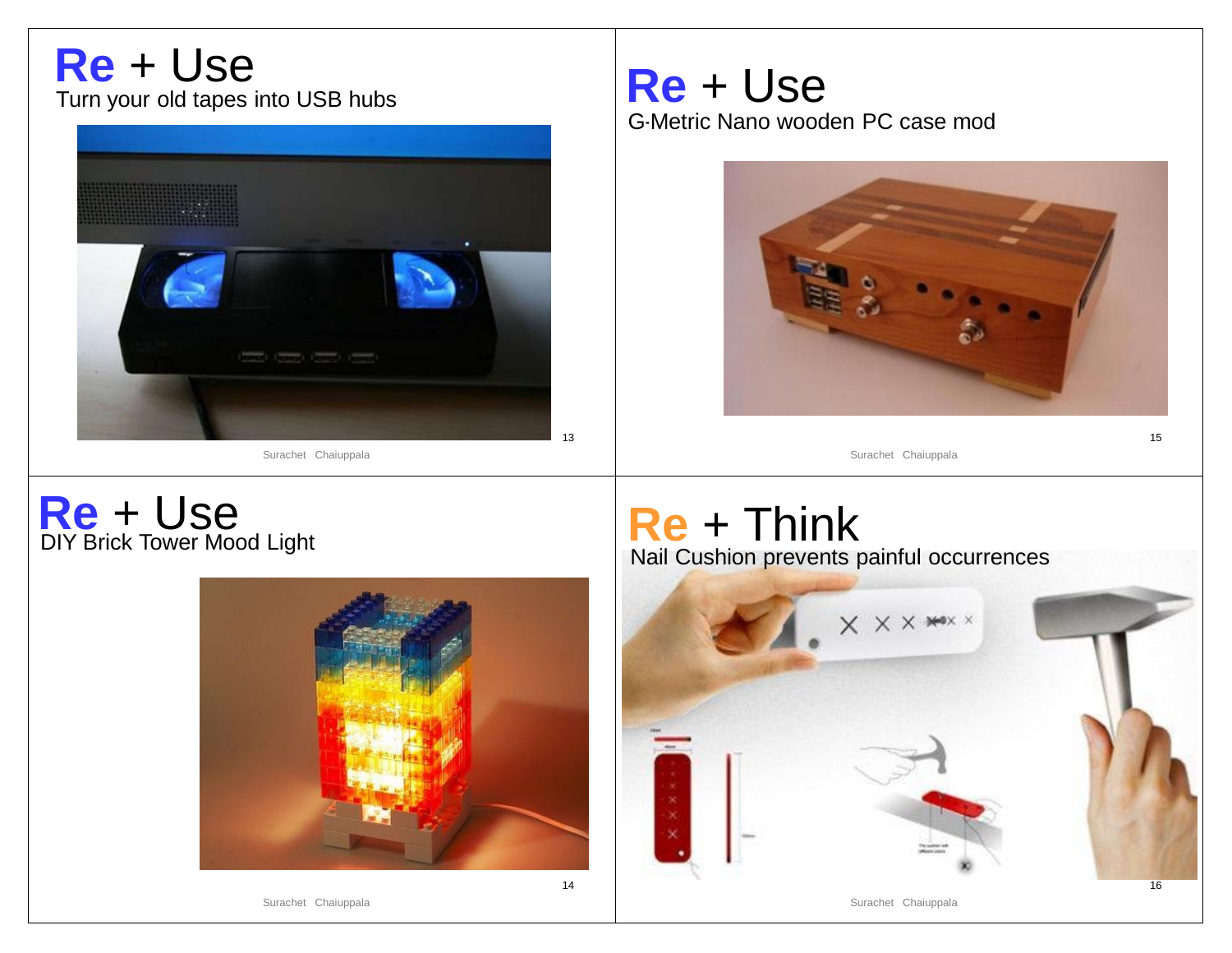### Feng Shui USB flash drive **Re** + Think



18

#### Fold your own furniture **Re** + Think



Surachet Chaiuppala

### **Re** + Think

DH1 Disaster House is a puzzling, yet pricey, alternative to homelessness



### **Re** + Think

MagnoGrip - The essential gadget for mechanics and the DIY obsessed

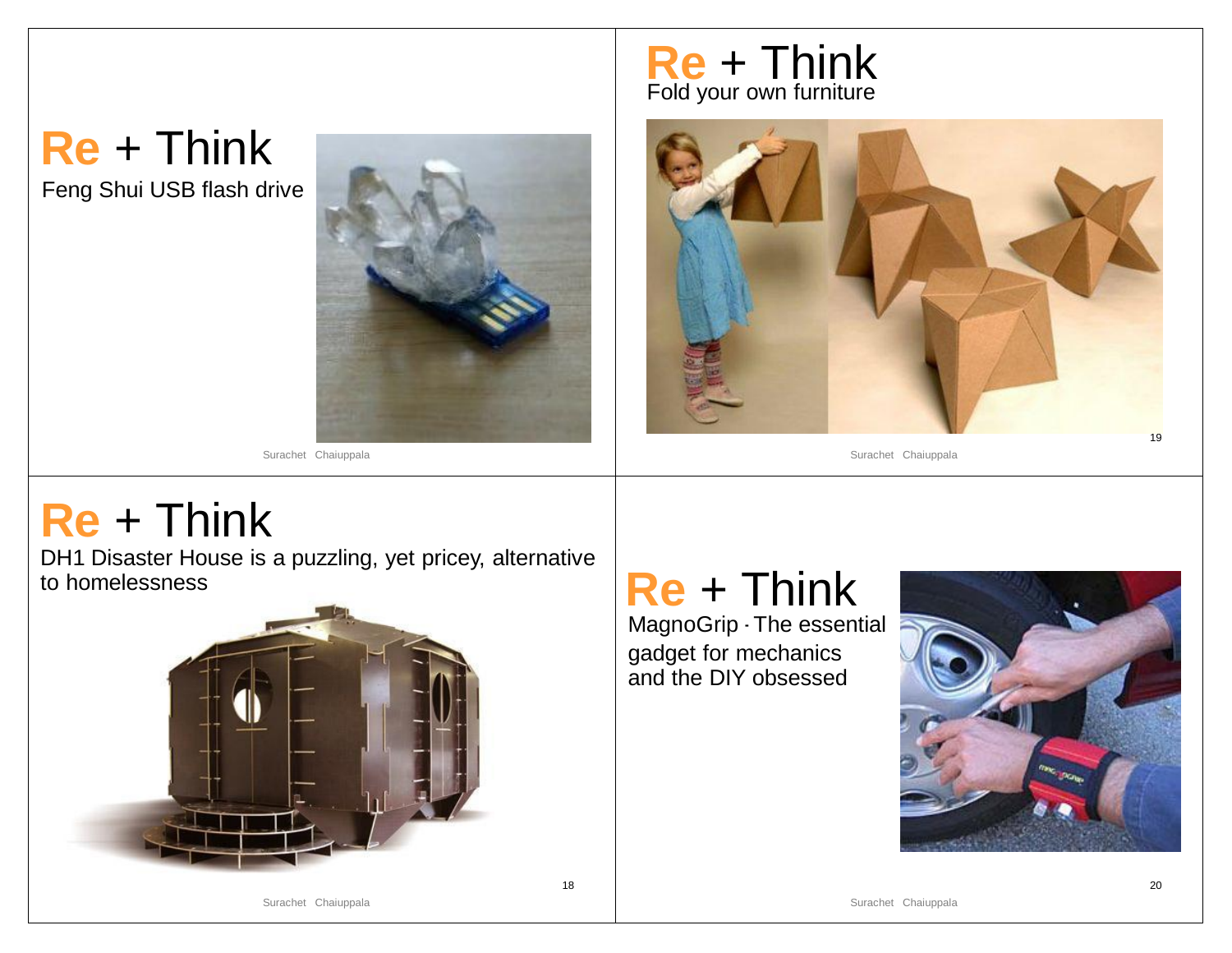



Surachet Chaiuppala

**Re** + Use

Kozo Lamps made out of pipes

Surachet Chaiuppala

## **Re** + Think

Envirobank Gives you Money for Recyclables



22

### **Re** + Use

Recycled Drink Bottles turned into lighting

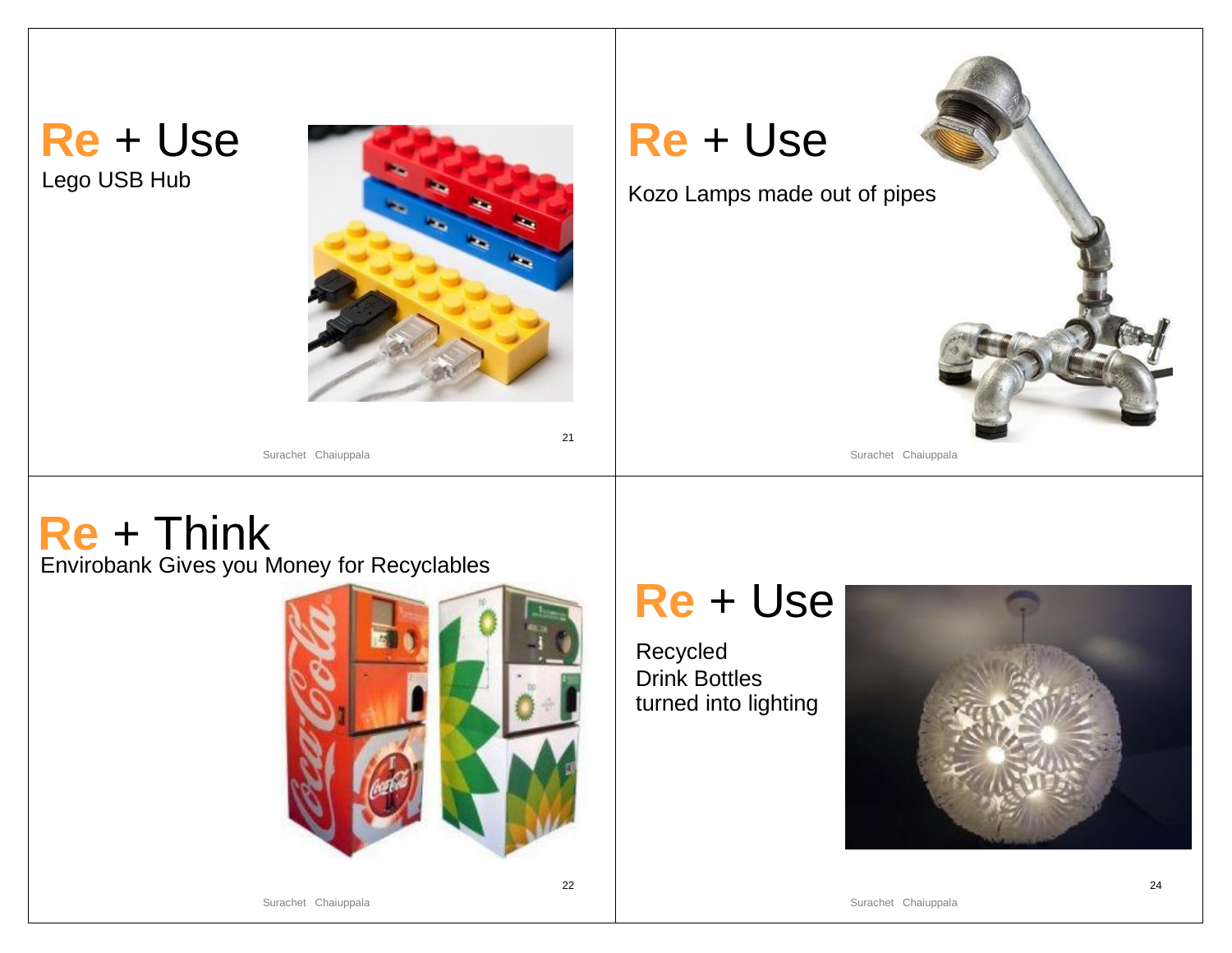### 25 Rent a scooter gives a new take on public transportation **Re** + Think Surachet Chaiuppala 27 Plug and Play Tables **Re** + Think Surachet Chaiuppala



### **Re** + Think

The Smash Alarm Clock lets you get out morning aggression

Surachet Chaiuppala